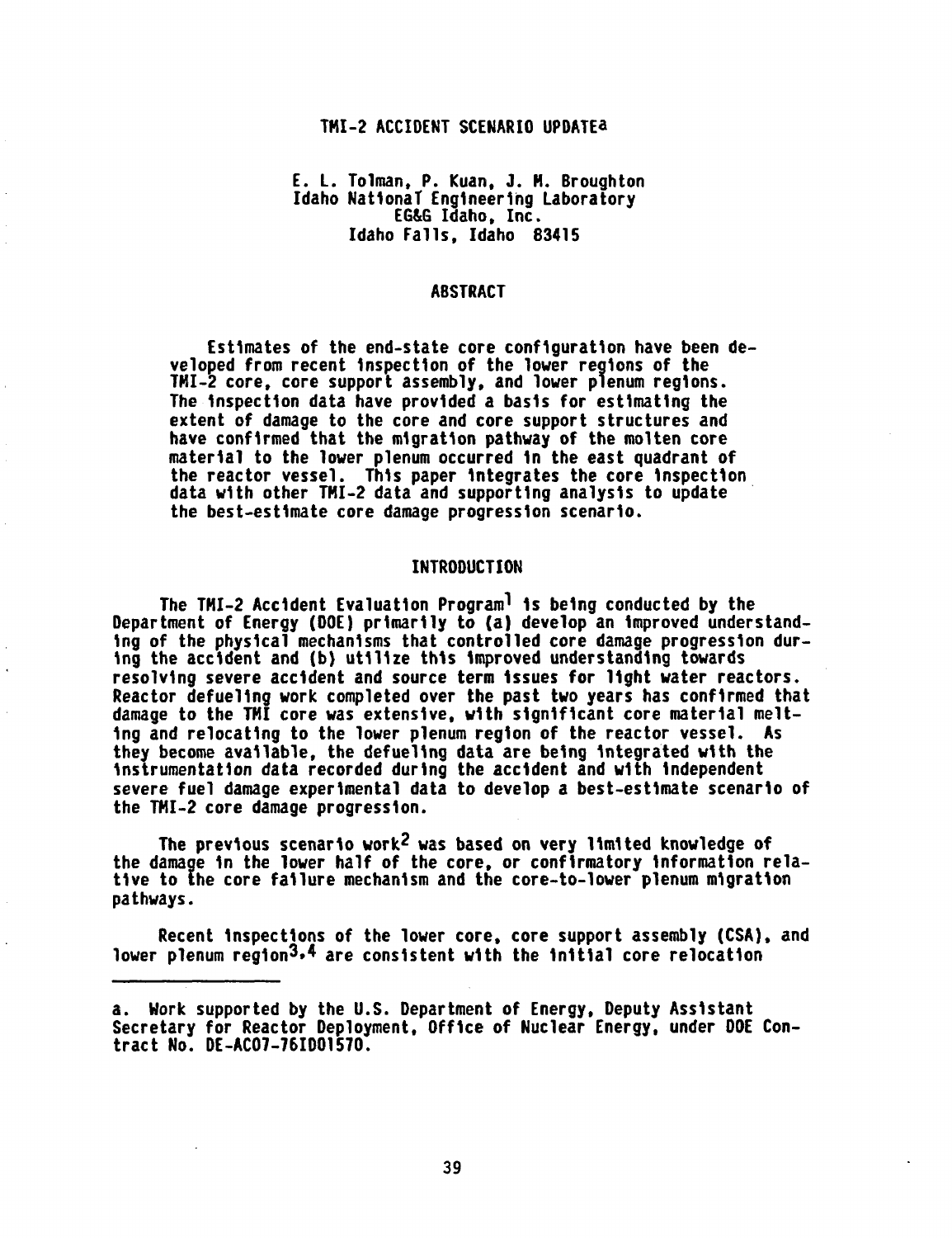mechanisms discussed in the previous accident scenario work. The inspection data also provide additional information to improve understanding of the potential core failure mechanisms and the interaction of the molten core materials with the core support structures and the lower reactor vessel head. This paper integrates the inspection data into the core damage progression scenario during the first 4 h of the accident. Details of the accident prior to 100 min will not be included, since coolant flow during this period prevented core heatup. References 5 and 6 provide a synopsis of the loss-of-coolant period of the accident between 0 and 100 min.

The accident progression after 100 min is divided into the following three time periods:

- 1. 100 to 174 min--initial core heatup and degradation period.
- 2. 174 to 224 min--pump transient, initial emergency core cooling system (ECCS) injection, and continued degraded core heatup,
- 3. 224 to 230 min--core failure and relocation of molten core material into the lower plenum region.

Figure 1 shows the measured reactor system pressure and provides a timeline perspective of the accident during the first 4 h. Important mechanisms controlling the core damage progression during each of these time periods are discussed with emphasis on the impact of the recent core inspection data.



Figure 1. Measured reactor system pressure during the first 4 h hours of the TMI-2 accident, showing the major core damage progression time periods discussed in the paper.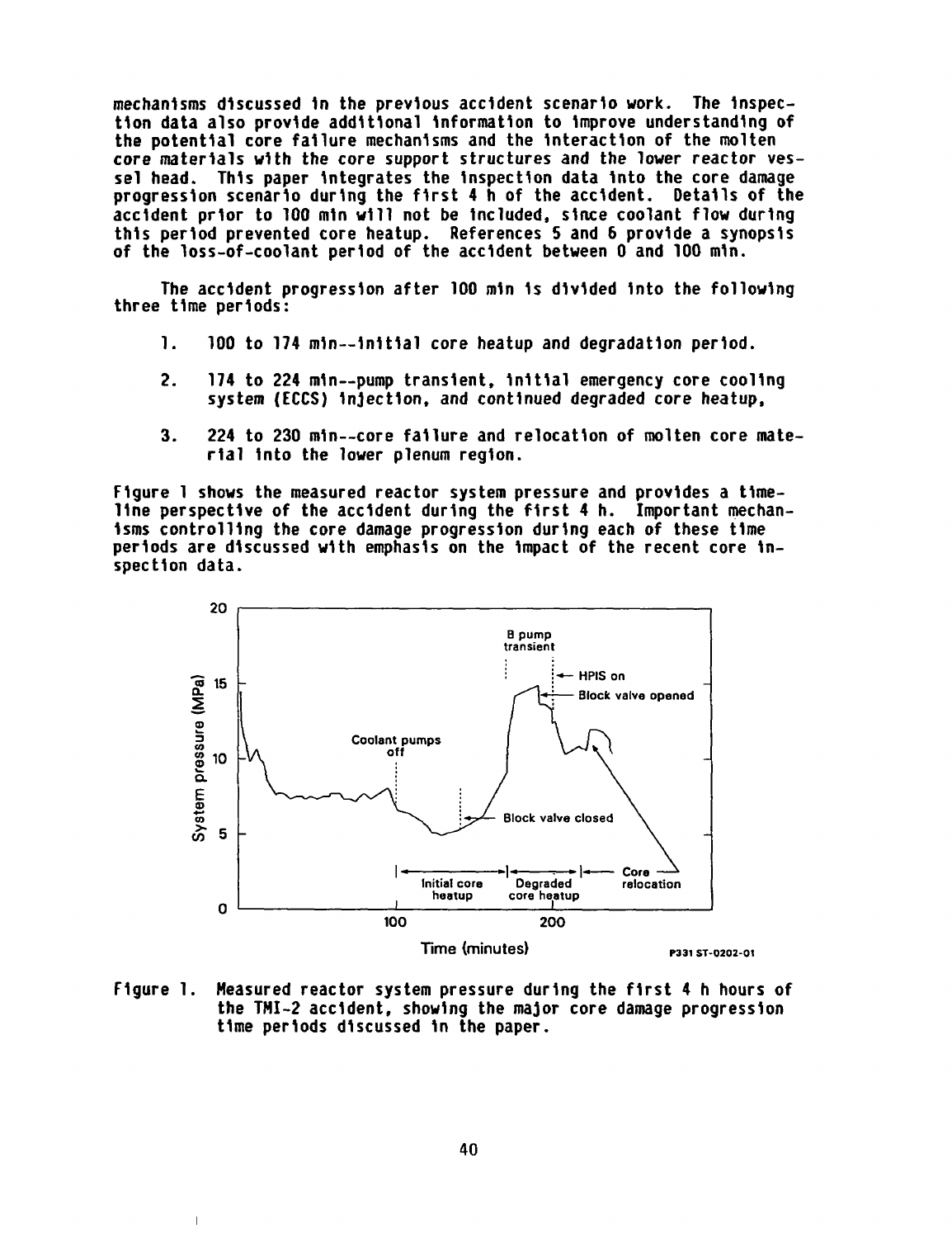# INITIAL CORE HEATUP AND DEGRADATION (100 TO 174 MIN)

The important data sources relative to the Initial core heatup and degradation include the following:

- 1. Hot leg superheat measured at 110 to 113 min indicates that core uncovery occurred before this time; the response of the ex-core source range monitor also suggests core uncovery as early as 110 min.
- 2. Measured increases in containment radiation levels starting at approximately 140 min indicates that a significant number of fuel rod failures (clad bursting) had occurred by this time.
- 3. Rapidly increasing primary system pressure after 150 min indicates that (a) a significant amount of hydrogen was present by this time and was degrading heat transfer to the steam generators, and/or (b) relocation of molten core material to the lower core regions was increasing the steam generation rate.
- 4. Anomalous self-powered neutron detector (SPND) behavior starting at 150 min suggests that rapid core oxidation was occurring by this time.
- 5. In-core instrument alarm data suggest no abnormal core behavior at core elevations lower than approximately 30 in.

Core heatup predictions $\prime$  during this period are useful in interpreting the above data. Figure 2 presents the calculated mid-core temperature



Figure 2. SCOAP predicted mid-core temperatures during initial core heatup period (100-174 min) for assumed lower and upper bounds and bestestimate cases of core liquid level.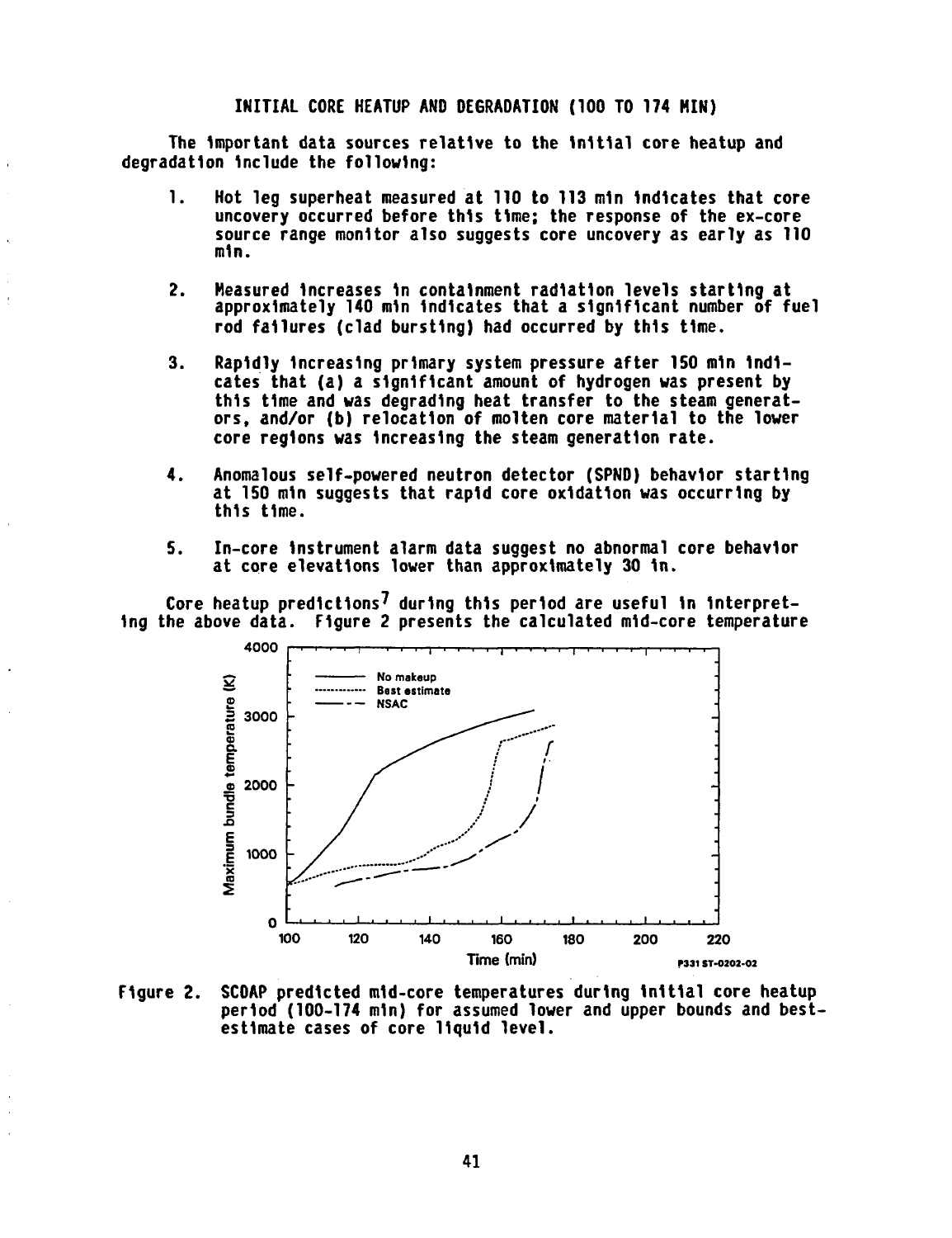responses for assumed bounding and best-estimate cases of core liquid level. The lower-bound core heatup case assumes the core liquid levels from early NSAC analyses.<sup>8</sup> The upper-bound core heatup case assumes no coolant addition to the reactor vessel after 100 min. The best-estimate case uses the NSAC-predicted core liquid levels shifted in time by about 10 min, resulting in earlier core uncovery and calculated core temperatures more consistent with the above data sources.

The best-estimate core heatup calculations suggest that by 150 min the predicted core temperatures have increased sufficiently to result in rapid cladding oxidation and melting. The molten zircaloy cladding dissolves some fuel, and the U-Zr mixture flows downward and solidifies in the lower, cooler regions of the core near the coolant interface. The relocated core material fills the coolant channels surrounding the fuel rods and forms a crust, as shown in Figure 3. From 150 to 174 min, the core temperatures are predicted to increase further from oxidation and decay heat. By 174 min (just prior to the pump transient), core temperatures near the core midplane may have exceeded 2400 K, sufficient to melt the U-Zr-O ternary material. The estimated extent of core material relocation at 174 min is shown in Figure 4; the relocated core material likely formed a region from 1 to 2 m in height extending radially outward as far as 1 to 1.5 m. The damage to the upper fuel assembly grid may have occurred by this time, caused by hot gas exiting the core during the initial core rapid oxidation; the damage to the grid structure was highly localized, as shown in Figure 5.

The end-state core configuration based on the core bore inspection data indicates that the bottom crust of relocated core materials is funnel shaped with the lowest point at about 0.5 m. Intact rods below 0.5 m suggest that the coolant level was maintained near this elevation. Coolant injection into the reactor vessel at 174 min suggests that the minimum coolant level likely occurred just prior to 174 min.

# DEGRADED CORE HEATUP (174 TO 224 MIN)

The first significant coolant addition to the reactor vessel occurred at 174 min when the 2B coolant pump was turned on. The coolant delivery to the reactor vessel rapidly pressurized the reactor system (Figure 1). The resulting thermal/mechanical forces would fragment the highly oxidized fuel rod remnants in the upper core region, thus forming a rubble bed on top of the relocated core materials in the center region of the core. This configuration is shown in Figure 6.

Original estimates suggest that as much as 1000  $ft^3$  of water may have been injected into the reactor vessel. However, extensive core flow blockage would have limited the flow and cooling within the central regions of the degraded core.

Coolant addition at the time of the pump transient was substantiated by both the in-core thermocouple alarm data and the source range monitor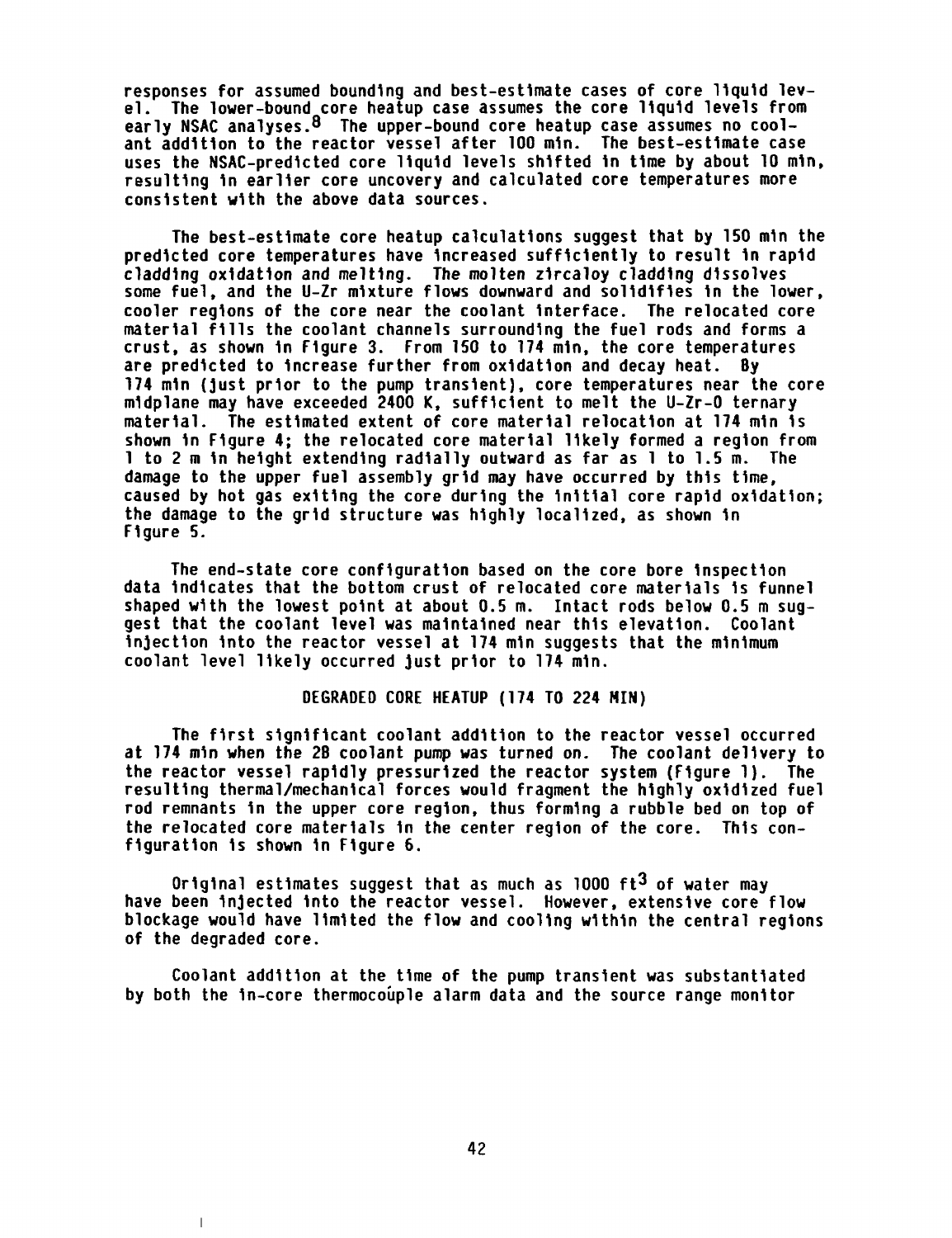

Figure 3. Estimated core configuration at 150 min showing the initial relocation of core materials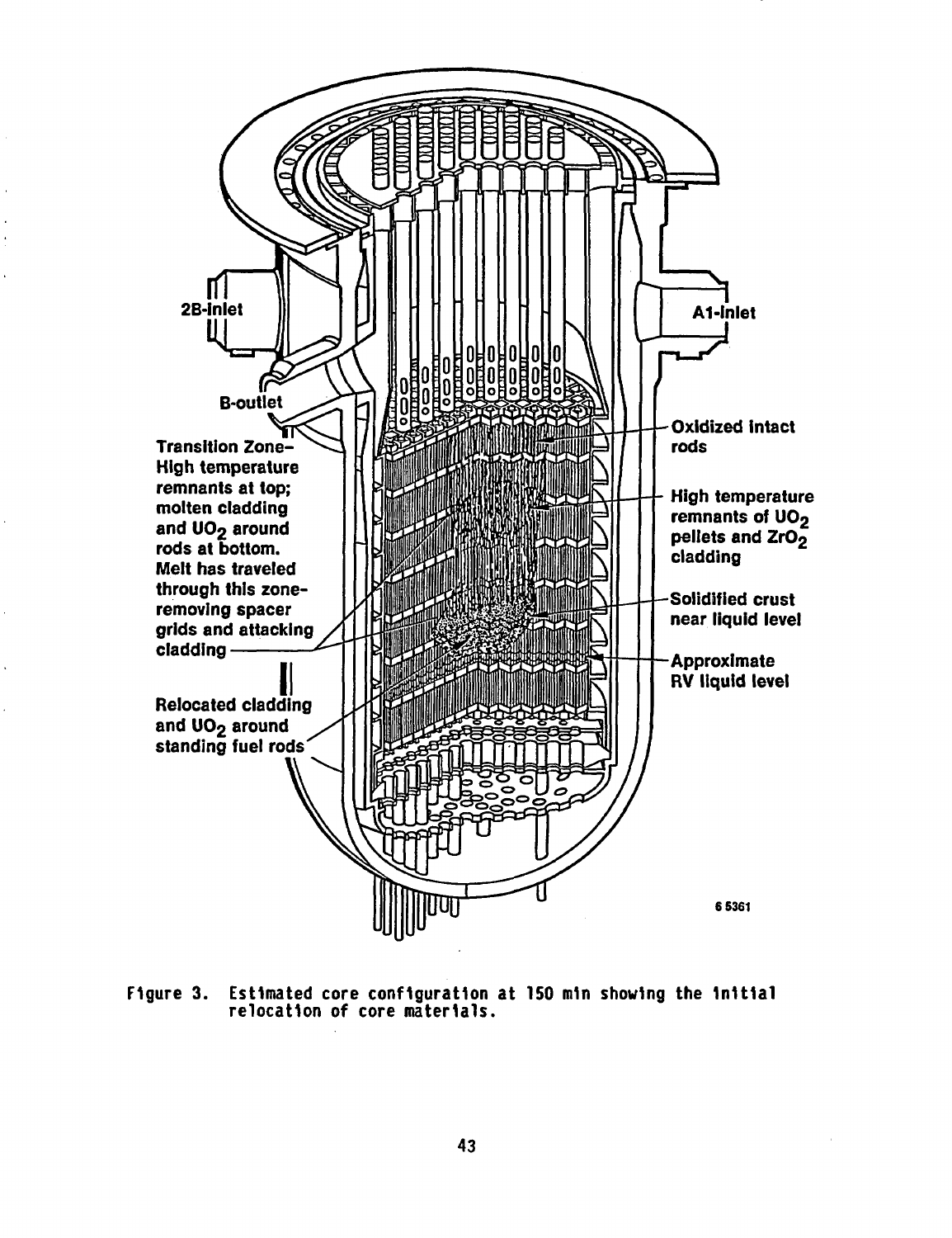

Figure 4. Estimated core configuration at **174** min, just prior to the pump transient, showing extensive core material relocation.

 $\bar{1}$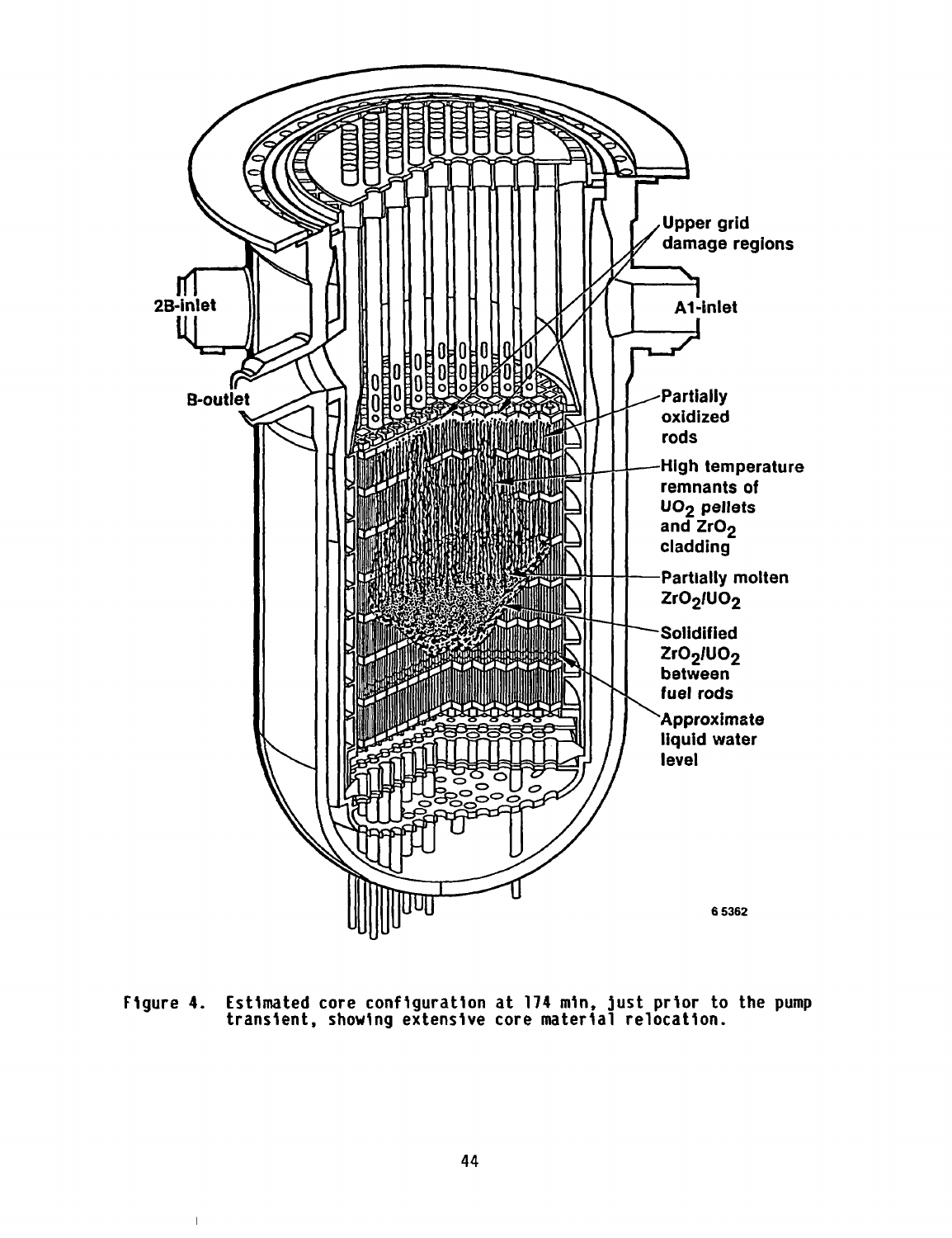![](_page_6_Figure_0.jpeg)

 $\bar{z}$ 

 $\mathbf{r}$ 

Damage zones to the lower surface of the upper fuel assembly grid structure. Figure 5.

45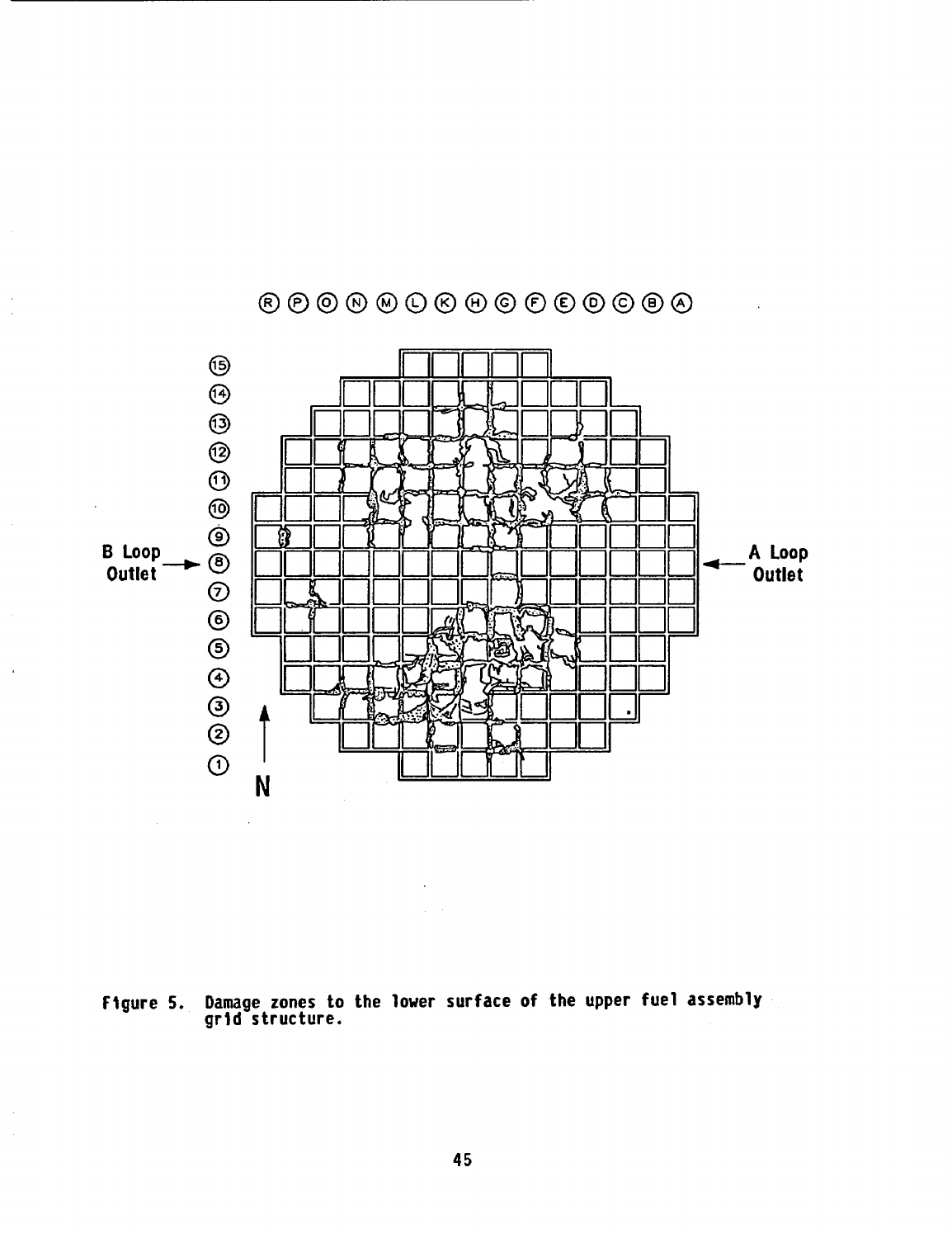![](_page_7_Figure_0.jpeg)

Figure 6. Estimated core configuration at 175 to 180 min showing the upper rods fragmented, forming a debris bed.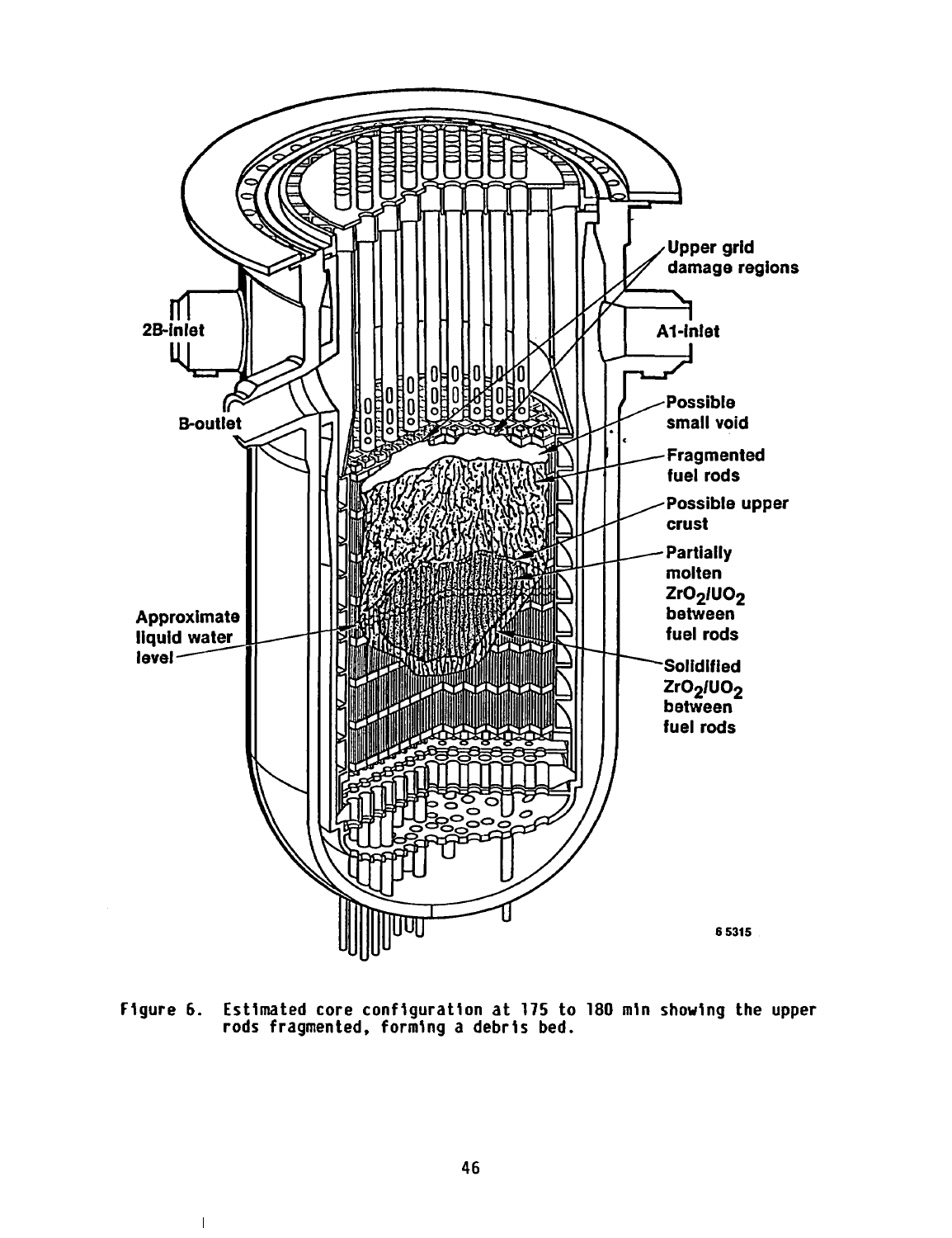response. Those core thermocouples that were cooled as a result of the pump transient are shown in Figure 7. Note that only those thermocouples generally on the periphery of the degraded core were cooled. These data suggest that formation of the degraded core and lower core crust occurred prior to 174 min, as depicted in Figures 3 through 5. Subsequent alarm data show that all thermocouples cooled by the pump transient again alarmed off-scale (heated up) prior to emergency core coolant injection at 200 min, indicating concurrent reduction in the reactor vessel liquid level during the 174- to 200-min time period.

![](_page_8_Figure_1.jpeg)

Figure 7. by the pump transient and the end-state contour of the lower molten 2 zone crust. of the in-core thermocouple positions that were cooled

At 200 min, the high-pressure injection system was turned on. The coolant injection is somewhat uncertain; however, the best estimate of the injection rate and the water injected by the pump transient, if directed entirely into the reactor vessel, would have resulted in a covered core sometime between 200 and 220 min. Cooling of the upper debris bed may have been a long-term process, with water gradually penetrating the interior of the debris bed from the core periphery. The resultant steam and hydrogen would rapidly flow from the core into the upper plenum and may have also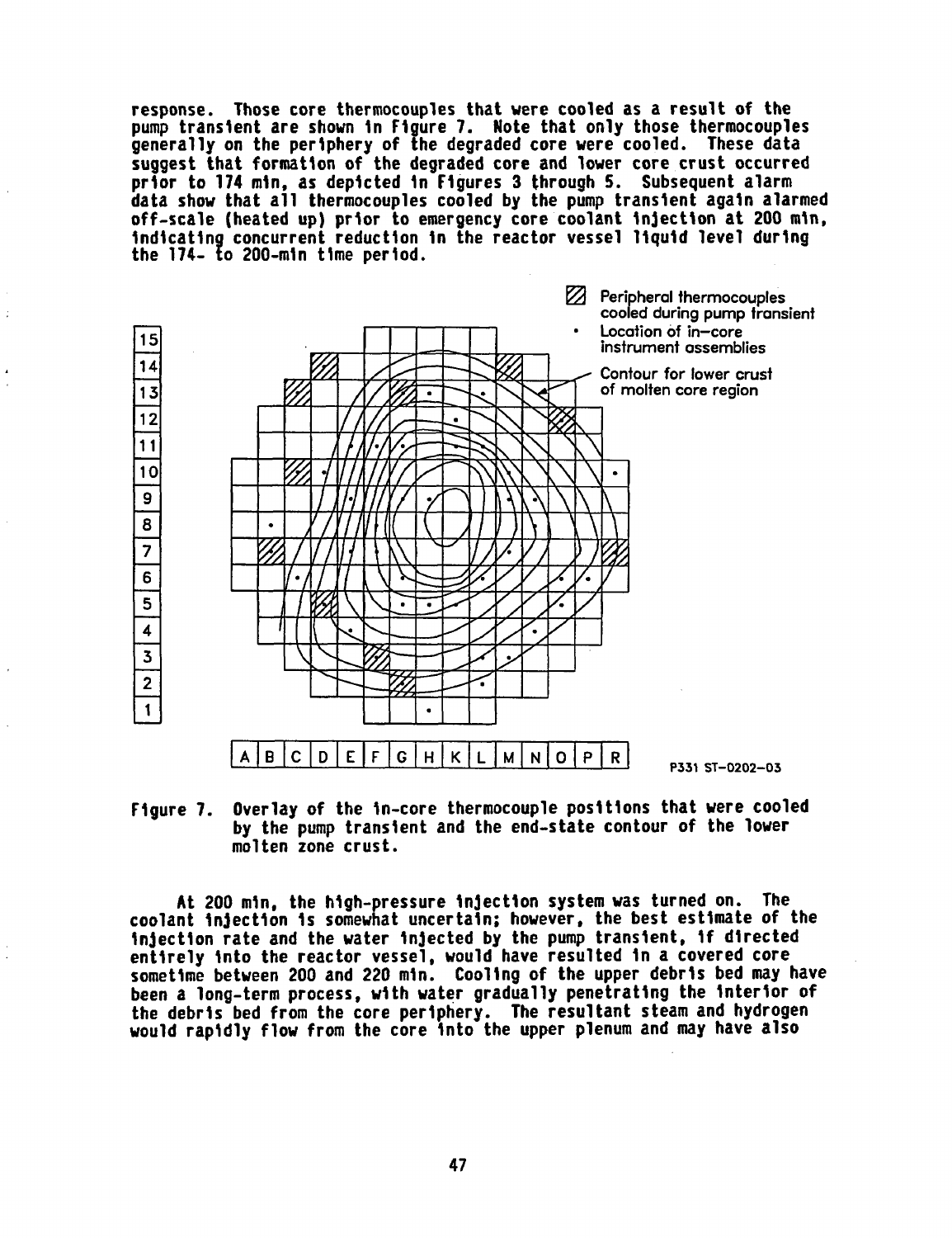contributed to the observed damage to the underside of the upper fuel assembly grid. The debris bed cooling process may have mixed the debris bed and resulted in some molten ceramic material from the top of the molten core zone being mixed into the upper debris bed. Examination of the upper core debris particles indicate some molten material on selected particles.

The source range monitor response is also consistent with coolant addition and subsequent boiloff, although the relative effects of coolant level and core reconfiguration tend to confound estimates of the liquid levels. Neutronic analyses are currently underway to study the relative effect of core configuration versus liquid level.

Calculations9 to estimate the thermal response of the degraded TMI-2 core configuration generally represented in Figures 4 and 5 indicate that the central core regions will continue to heat up independently of any cooling at the surface of the degraded core region, as shown in Figure 8.

![](_page_9_Figure_3.jpeg)

Figure 8. Estimated degraded core thermal response from 175 to 225 min.

 $\overline{1}$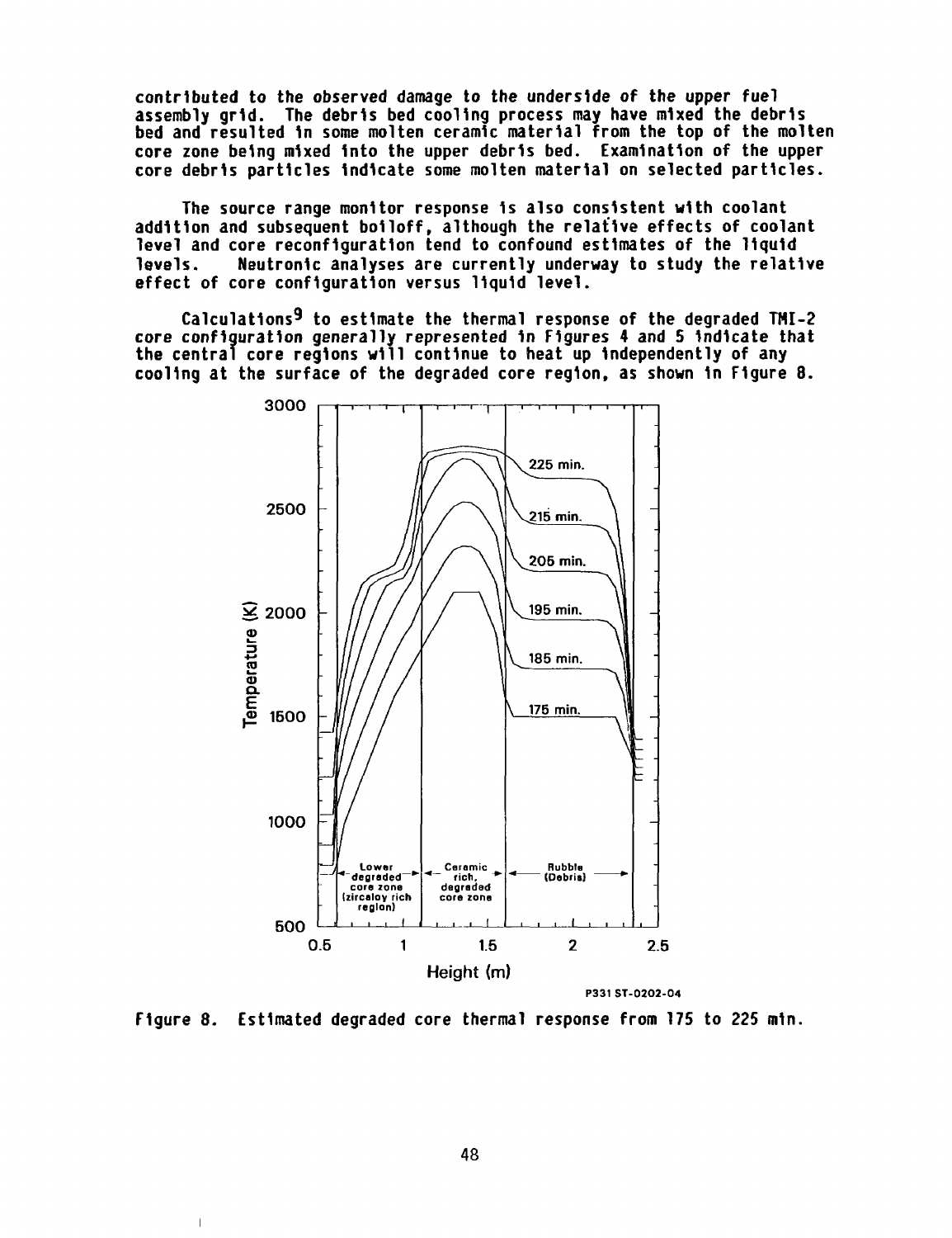Notice that during the 174- to 224-min time period the center regions of the degraded core material are predicted to reach temperatures above 2500 K.

Thus, the estimated core configuration just prior to the core failure and migration of core material to the lower plenum at 224 min is shown in Figure 9. The central regions of the degraded core are predicted to be molten. Cooling of the lower crust was maintained by water in the reactor vessel. However, the configuration and cooling of the upper crusts are much less understood due to (a) uncertainty in the growth rate of the molten zone, which is predominantly in the upward direction due to the convective heat transfer, and (b) uncertainty in the coolability of the upper debris bed.

# CORE FAILURE AND RELOCATION (224 TO 240 MIN)

At approximately 224 min, a global change in the core condition occurred as indicated by the in-core SPND and thermocouple alarm data, the measured reactor system pressure and temperatures, and the source range monitors. The source range monitors, which directly measure changes in core configuration, increased significantly in less than 1 min and then decayed normally, suggesting that the major relocation occurred in less than 1 min. The measured cold leg temperatures also increased rapidly (less than 10 s). The in-core SPNDs located in the bottom 30 in. of the core alarmed off-scale for the first time during the accident. For many of the in-core instrument assemblies (particularly near the core center), offscale alarms were recorded at all SPND axial elevations.

The core bore inspection data summarized in the previous paper provides information for estimating the location of core failure and the flow path of molten material to the lower plenum. The end-state core configuration cross sections as described in the previous paper suggest that failure of the core support crusts likely occurred, at least initially, in the southeast quadrant of the core. Figure 10 shows the core cross sections through the Row 6 fuel assemblies. At the core periphery in fuel assemblies 0, P and R, the upper crust of the molten core zone is below the projected bottom crust (based on the core bore contour data). This apparent discrepancy was also observed in the core cross section through the P row of fuel assemblies and can be explained by localized failure of the core crusts in these regions.

The core bore inspection data also showed that significant molten material in the core support assembly regions was limited to only the east quadrant of the reactor vessel, consistent with the inferred core failure locations shown in Figure 10.

Another key observation consistent with localized core failure in the east/southeast quadrant is the relative timing of the SPND alarms. At 224 min, close examination of the in-core instrument alarm data shows that those SPNDs in the east quadrant alarmed first, followed by SPNDs located near the core center.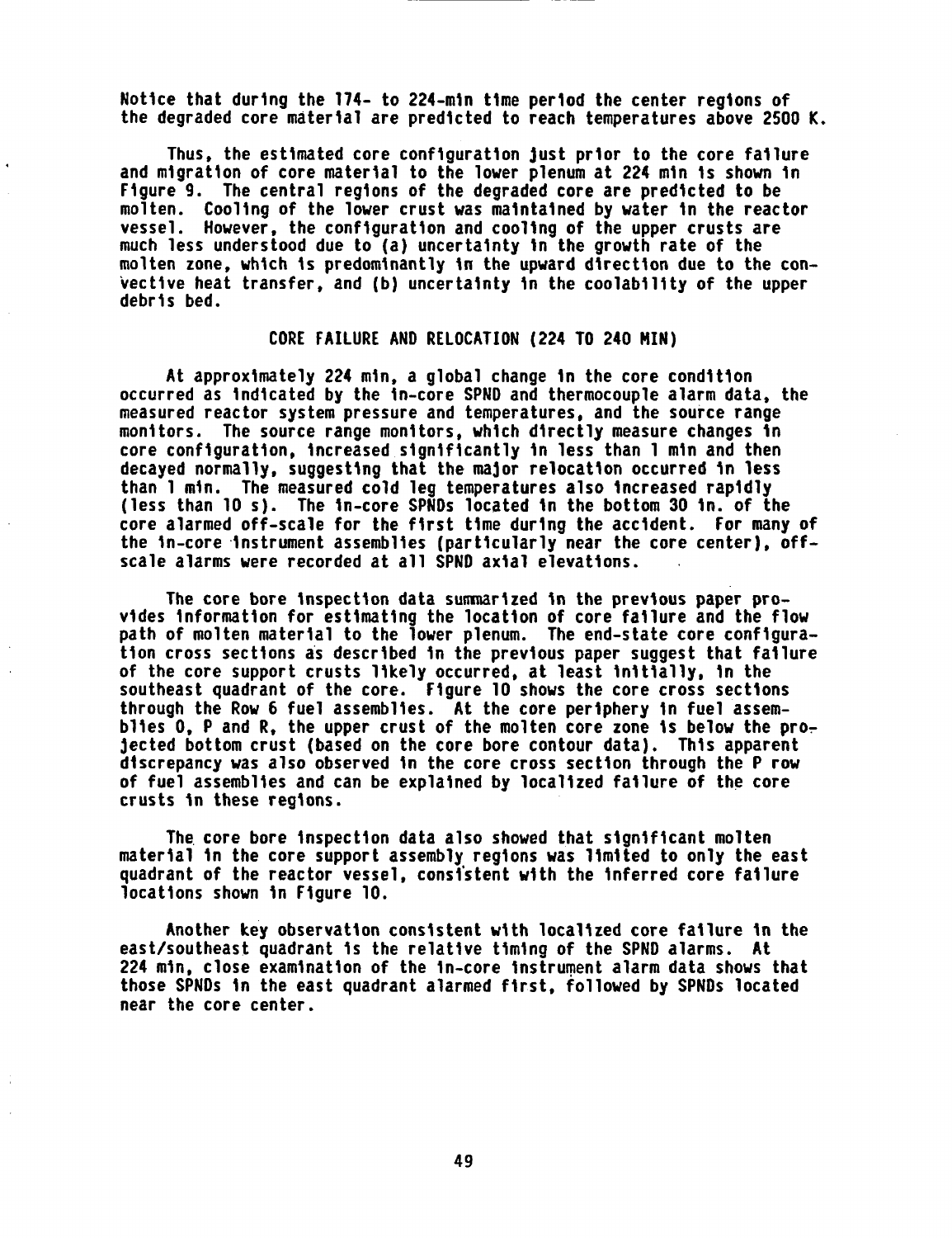![](_page_11_Figure_0.jpeg)

Figure 9. Estimated core configuration just before core failure and relocation at 224 min.

 $\mathbb T$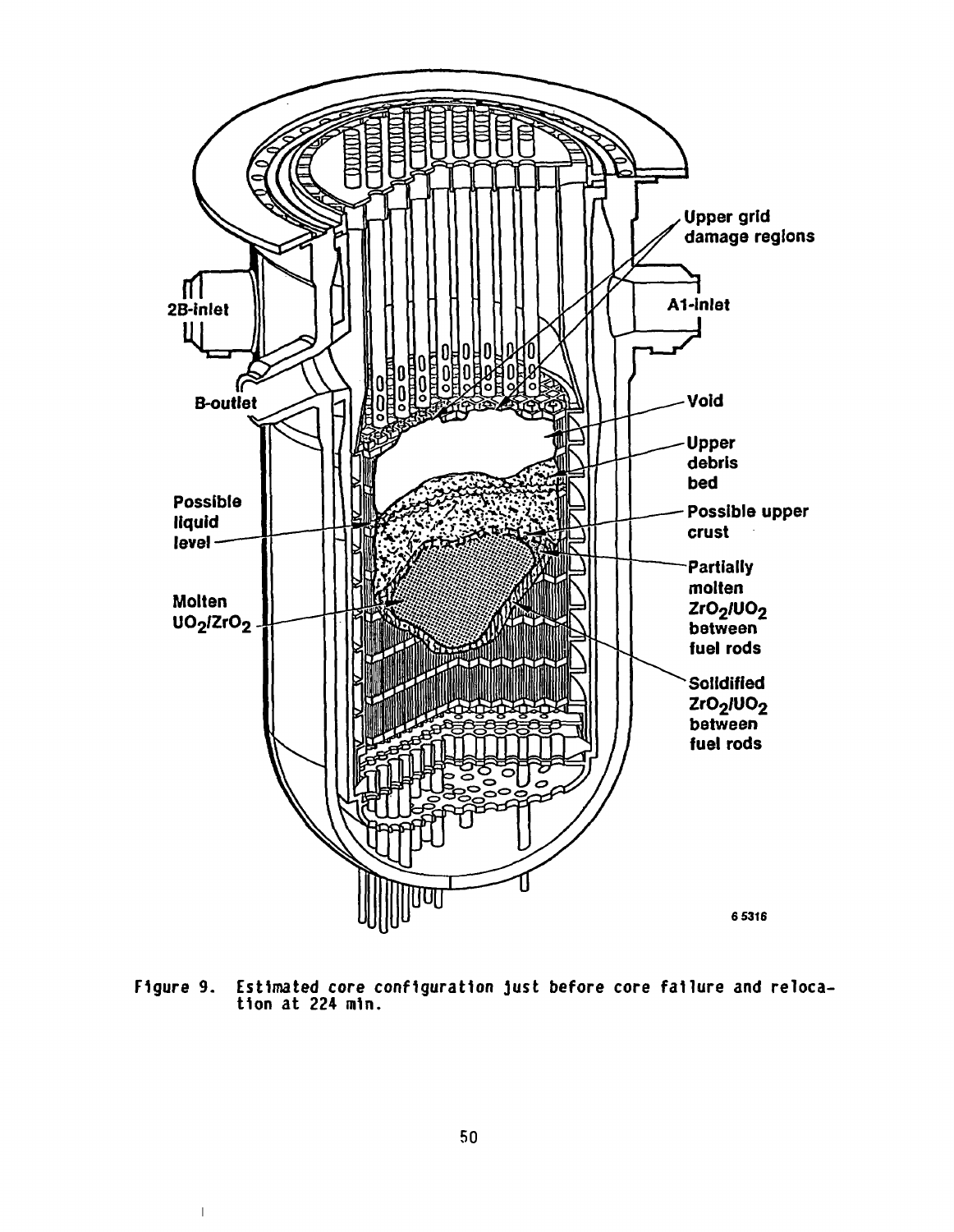![](_page_12_Figure_0.jpeg)

P331ST-0202-05

End-state core cross section (through the Row 6 fuel assem-<br>blies) showing inconsistency in the upper and lower surfaces of<br>the molten core zone (failure location) near the core periphery Figure 10. in the east quadrant.

 $\cdot$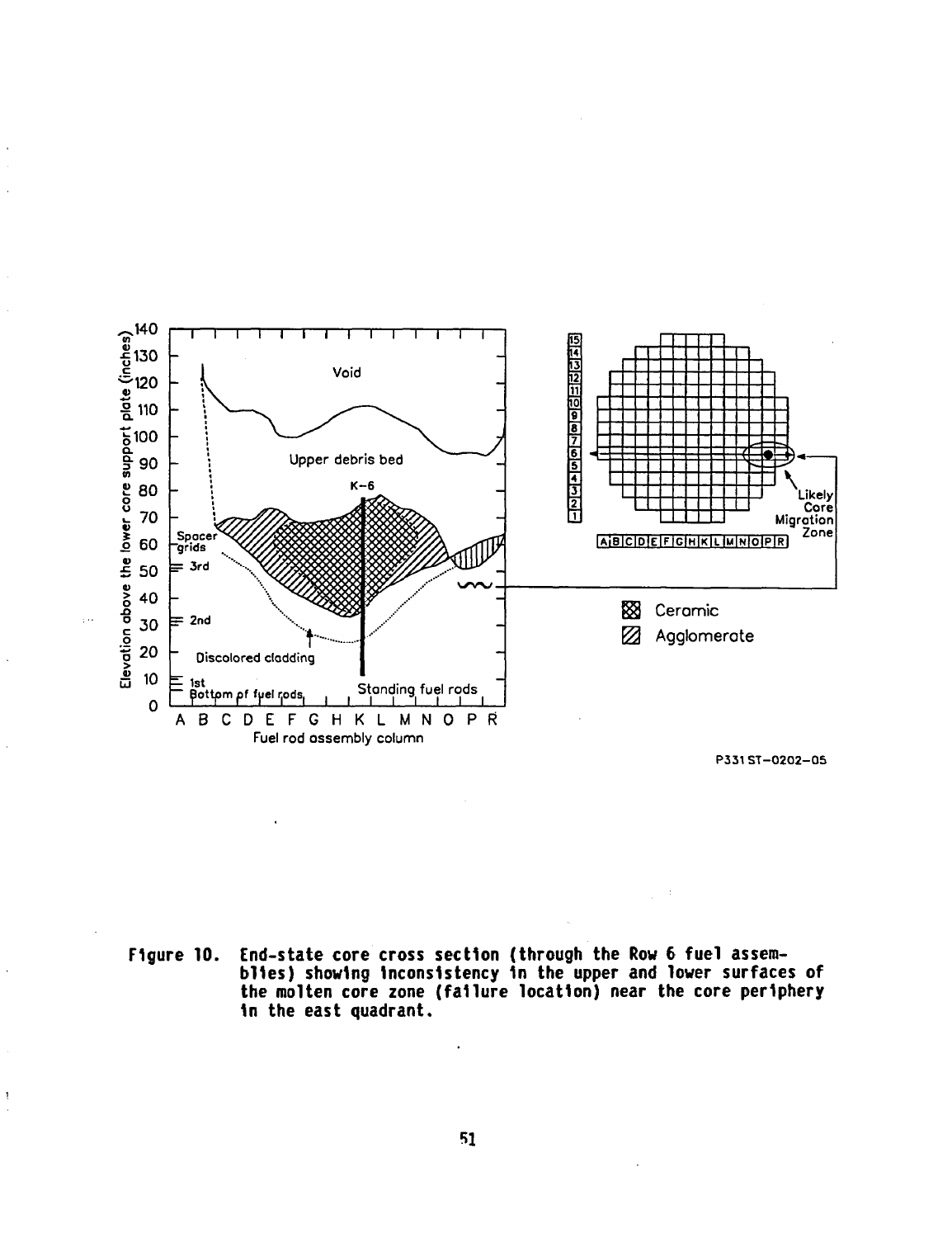Thus, at 224 min, failure of the supporting core crusts occurred, followed by a rapid fuel migration into the lower plenum region as depicted in Figure 11. Several core failure mechanisms have been hypothesized. These include (a) melting of the upper crust as the degraded core materials continue to heatup, (b) mechanical stress on the crust due to pressure differences between the molten interior and exterior of the degraded core region, and (c) possible interactions between the degraded core materials and the core former wall at the core periphery. Further cdre characterization and supporting analysis work will be required to converge on a best-estimate core failure mechanism. This work will be essential to complete our understanding of the extent of damage to the CSA and lower vessel head and instrument tube penetrations.

# SUMMARY AND CONCLUSIONS

The TMI-2 Accident Evaluation Program is providing a more complete understanding of the core damage progression through characterization of the degraded reactor core and supporting analysis to interpret the data. Important conclusions from this work include:

- 1. The accident scenario provides a generally consistent interpretation of the TMI-2 end-state characterization data and on-line measurements.
- 2. The core failure location appears to be at the periphery of the molten zone, near the top. More examination of the core failure region and supporting analysis work will be required to more clearly identify the most likely core failure mechanism.
- 3. The bottom core crust was stable as a result of water in the reactor vessel.

More work will be necessary to characterize and evaluate the damage to the lower core and CSA migration pathways and the damage to the lower vessel head and instrument tube penetrations. Improvements to the accident scenario will be made as the core is defueled and examinations completed on the core, CSA, and lower plenum debris samples.

# REFERENCES

- 1. E. Tolman et.al, TMI-2 Accident Evaluation Program, EGG-TMI-7048, February 1986.
- 2. J. Broughton, "Core Condition and Accident Scenario", Proceedings of the First International Information Meeting on the TMI-2 Accident. Conf-8510166, October 1985.

 $\overline{1}$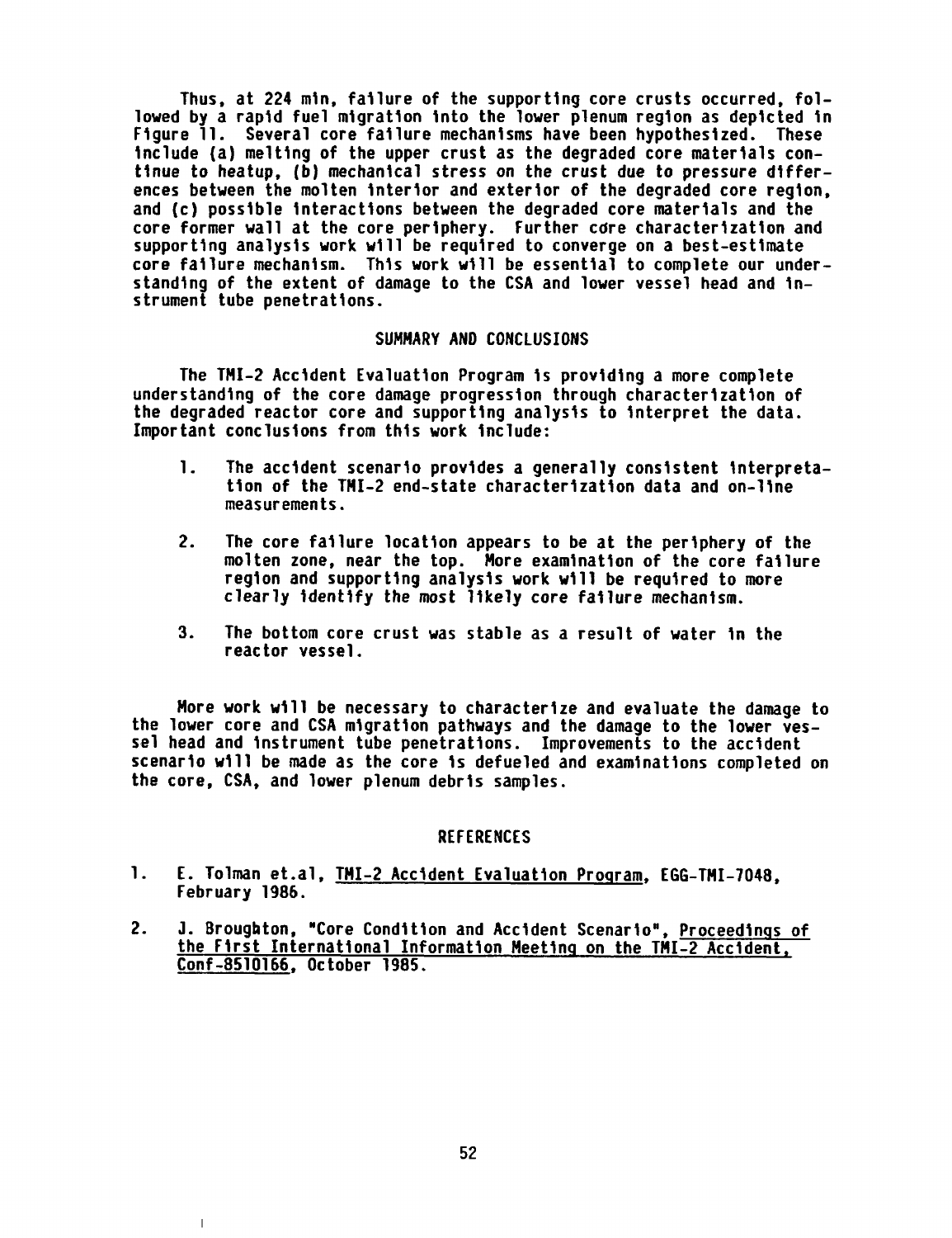![](_page_14_Figure_0.jpeg)

Figure 11. Estimated core configuration at time of core failure (224 min) showing the failure location and migration path to the lower plenum.